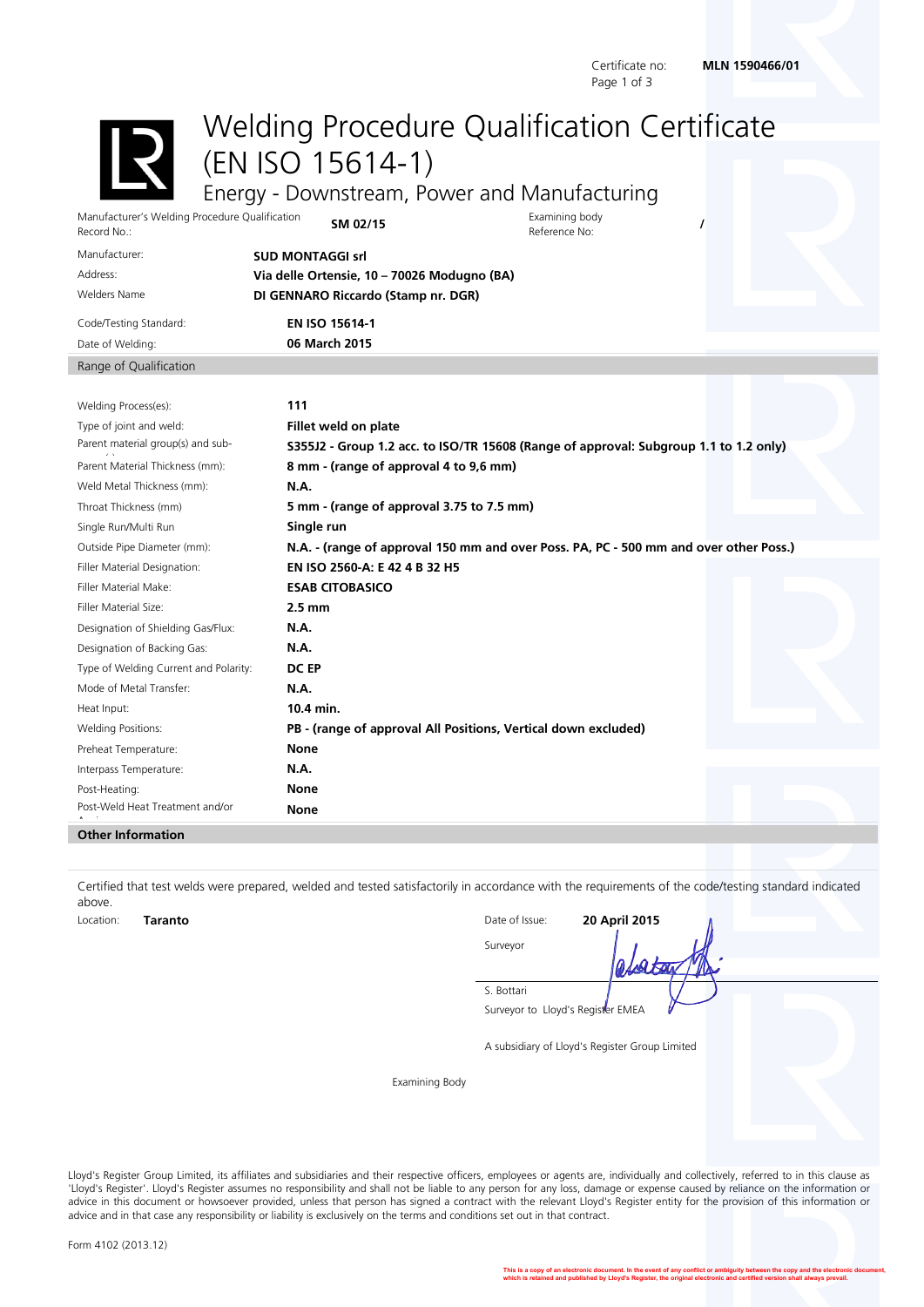Certificate no: **MLN [1590466/01](#page-0-0)** Page 2 of 3

|                                 | Details of Test Weld                                                    |                      |                                                 |           |                                                                   |                                   |                                                |                          |                                      |
|---------------------------------|-------------------------------------------------------------------------|----------------------|-------------------------------------------------|-----------|-------------------------------------------------------------------|-----------------------------------|------------------------------------------------|--------------------------|--------------------------------------|
| No.                             | Manufacturer's provisional Welding<br>Procedure Specification Reference |                      | SM 02/15                                        |           | Examining Body:<br>Reference No:                                  |                                   | $\prime$                                       |                          |                                      |
|                                 | Manufacturer's Welding Procedure<br>Qualification Record No.:           |                      | SM 02/15                                        |           |                                                                   |                                   |                                                |                          |                                      |
| Manufacturer:                   |                                                                         |                      | <b>SUD MONTAGGI srl</b>                         |           | Date of Welding:                                                  |                                   | 06 March 2015                                  |                          |                                      |
|                                 |                                                                         |                      |                                                 |           | Location:                                                         |                                   | Via delle Ortensie, 10 - 70026 Modugno<br>(BA) |                          |                                      |
| Welder's Name:                  |                                                                         |                      | DI GENNARO Riccardo (Stamp nr. DGR)             |           | Method of Preparation<br>and Cleaning:                            |                                   | <b>Machining and grinding</b>                  |                          |                                      |
|                                 | Mode of Metal Transfer:                                                 | <b>N.A.</b>          |                                                 |           | Parent Material Specification:<br>(attach material certificates)* |                                   |                                                | 1.2 acc. to ISO/TR 15608 | UNI EN 10025-2: 2005 S355 J2 - Group |
|                                 | Joint Type and Weld:                                                    | <b>FW</b>            |                                                 |           | Parent Material Thickness (mm):                                   |                                   | $t1 = t2 = 8$                                  |                          |                                      |
| Test Piece/Welding<br>Position: |                                                                         | PB                   |                                                 |           | Outside Pipe Diameter (mm):                                       |                                   | N.A.                                           |                          |                                      |
|                                 |                                                                         |                      |                                                 |           | <b>Weld Preparation Details (Sketch)</b>                          |                                   |                                                |                          |                                      |
| Joint Design                    |                                                                         |                      |                                                 |           | <b>Welding Sequences</b>                                          |                                   |                                                |                          |                                      |
|                                 |                                                                         | ťI<br>t2             |                                                 |           |                                                                   |                                   |                                                |                          |                                      |
| <b>Welding Details</b>          |                                                                         |                      |                                                 |           |                                                                   |                                   |                                                |                          |                                      |
| Run                             | Process                                                                 | Size of Filler Metal | Current A                                       | Voltage V | Type current                                                      | Wire Feed                         | Travel Speed                                   | Heat Input               | Metal Transfer                       |
|                                 |                                                                         |                      |                                                 |           | Polarity                                                          | m/min                             | cm/min                                         | kJ/cm                    |                                      |
| 1                               | 111                                                                     | 2.5                  | 120                                             | 24        | <b>DC EP</b>                                                      | <b>N.A.</b>                       | 10                                             | 13.8                     | N.A.                                 |
|                                 |                                                                         |                      |                                                 |           |                                                                   |                                   |                                                |                          |                                      |
|                                 |                                                                         |                      |                                                 |           |                                                                   |                                   |                                                |                          |                                      |
|                                 |                                                                         |                      |                                                 |           |                                                                   |                                   |                                                |                          |                                      |
|                                 |                                                                         |                      |                                                 |           |                                                                   |                                   |                                                |                          |                                      |
|                                 |                                                                         |                      |                                                 |           |                                                                   |                                   |                                                |                          |                                      |
| Filler Material:                |                                                                         | Covered electrode    |                                                 |           |                                                                   |                                   |                                                |                          |                                      |
|                                 | Type, Designation, Trade Name:                                          |                      | EN ISO 2560-A: E 42 4 B 32 H5 - ESAB CITOBASICO |           |                                                                   |                                   |                                                |                          |                                      |
|                                 | Any Special Baking or Drying:                                           |                      | N.A.                                            |           |                                                                   | Other Information*:               |                                                |                          |                                      |
| Gas/Flux:                       |                                                                         | Shielding<br>Backing | N.A.<br>N.A.                                    |           |                                                                   |                                   |                                                |                          |                                      |
|                                 |                                                                         | Shielding            | N.A.                                            |           |                                                                   |                                   |                                                |                          |                                      |
| Gas Flow Rate:                  |                                                                         | Backing              | N.A.                                            |           |                                                                   |                                   | Post-Weld Heat Treatment and/or Ageing         | <b>None</b>              |                                      |
|                                 | Tungsten Electrode - Type/Size:                                         |                      | N.A.                                            |           |                                                                   | Time, Temperature, Method:        | N.A.                                           |                          |                                      |
|                                 | Details of Back Gouging/Backing:                                        |                      | N.A.<br>25 °C min.                              |           |                                                                   | Heating and Cooling Rates*:       | N.A.                                           |                          |                                      |
|                                 | Preheat Temperature:<br>Interpass Temperature:                          |                      | N.A.                                            |           |                                                                   |                                   |                                                |                          |                                      |
| Post-Heating:                   |                                                                         |                      | <b>None</b>                                     |           |                                                                   |                                   |                                                |                          |                                      |
|                                 | Manufacturer's Name                                                     |                      | SUD MONTAGGI srl                                |           | Surveyor                                                          |                                   |                                                |                          |                                      |
|                                 | Manufacturer's Signature                                                |                      |                                                 |           |                                                                   |                                   |                                                |                          |                                      |
|                                 |                                                                         |                      |                                                 |           | S. Bottari                                                        | Surveyor to Lloyd's Register EMEA |                                                |                          |                                      |
|                                 | 20 April 2015                                                           |                      |                                                 |           |                                                                   |                                   | A subsidiary of Lloyd's Register Group Limited |                          |                                      |

\* As Required